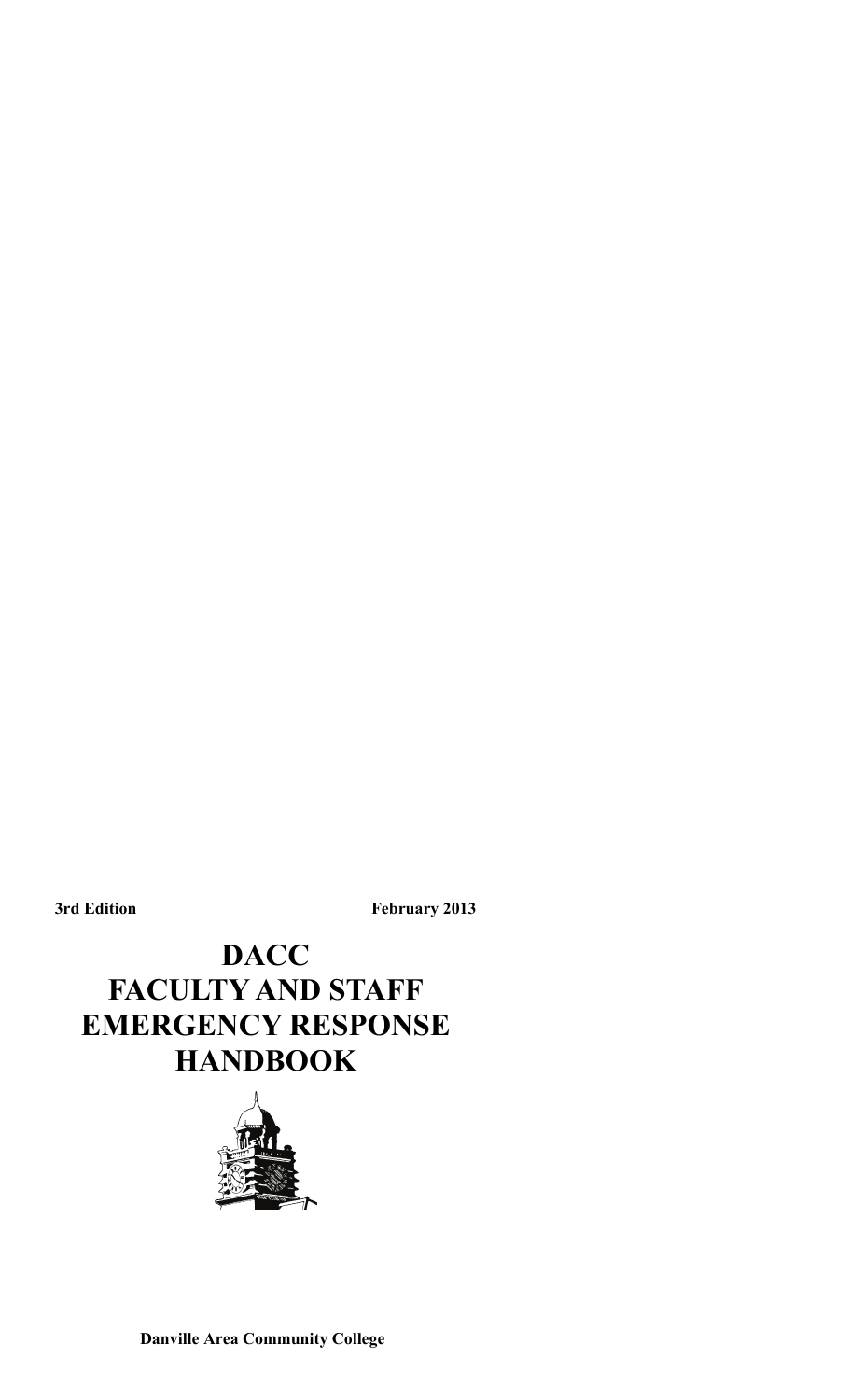# **INTRODUCTION INTRODUCTION**

**Emergencies, disasters, accidents, and injuries can occur at any time and without warning. Being prepared physically and mentally to handle emergencies is an individual as well as an organizational responsibility.** 

**This handbook is intended for use by faculty, staff, and students of Danville Area Community College. It has been designed to provide a quick reference in cases of emergency. All employees should become familiar with its contents.** 

**The more prepared you are, the better you will respond to an emergency situation. Direct any specific questions or comments about this material to Director of Administrative Services at 443-8831 or Director of Human Resources at 443-8756.** 

 $+$ 

# **Location of Automatic External Defibrillators:**

**Bremer Center—Lobby Near Restrooms** 

**Child Development Center—Near Conference Room** 

**Clock Tower—1st Floor—Main Hallway** 

**Lincoln Hall—1st Floor—Near Elevator/East Door** 

**Lincoln Hall—2nd Floor—Main Hallway** 

**Mary Miller Complex—West Entrance Lobby** 

**Physical Plant—Near Time Clocks** 

**Technology Center—Near Break Room** 

**Call 9-911** 

**Call Campus Security—888**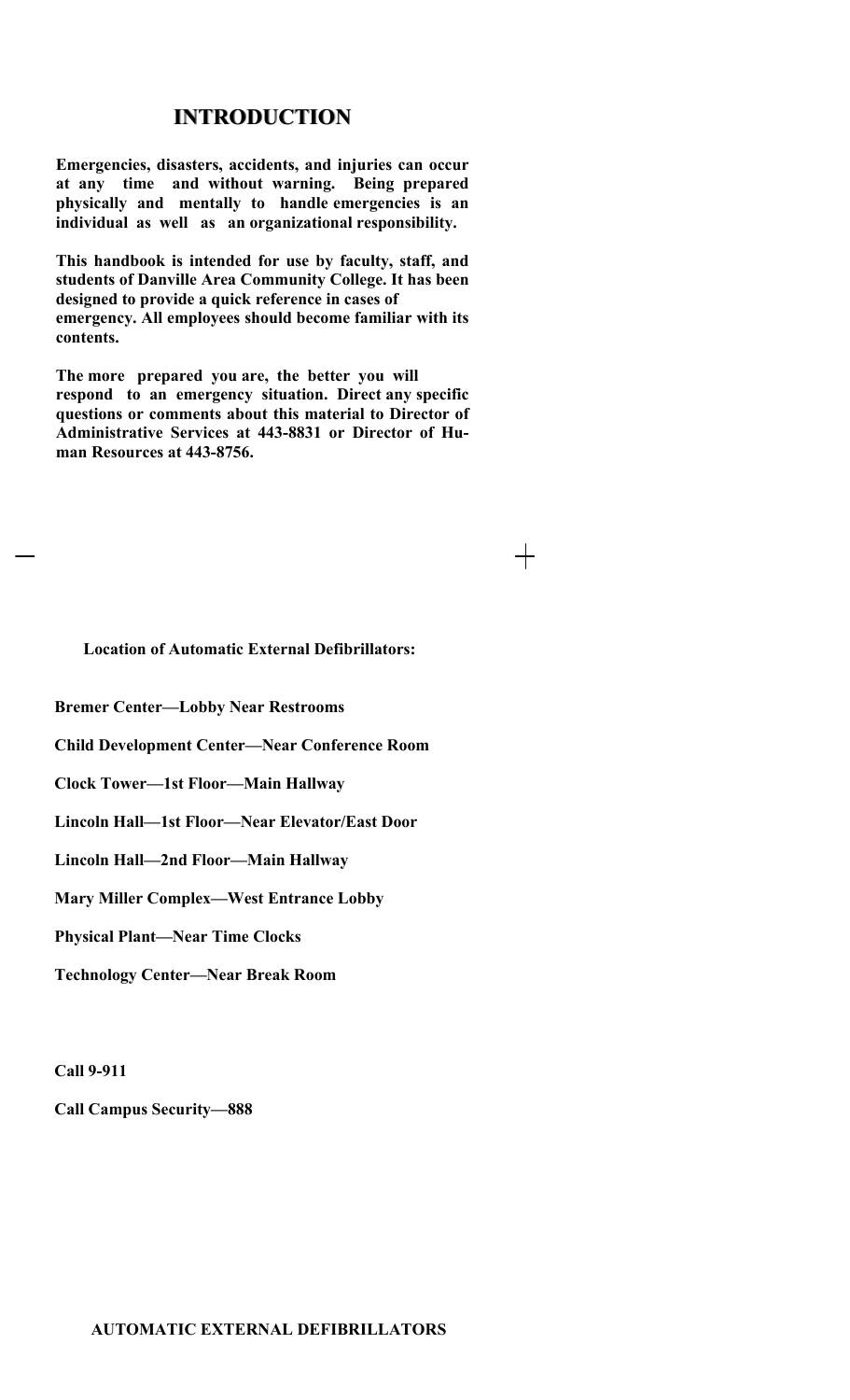# **EMERGENCY TELEPHONE NUMBERS**

**For all campus emergencies:** 

- **1. Call 9-911.**
- **2. Campus Security at 443-8888.**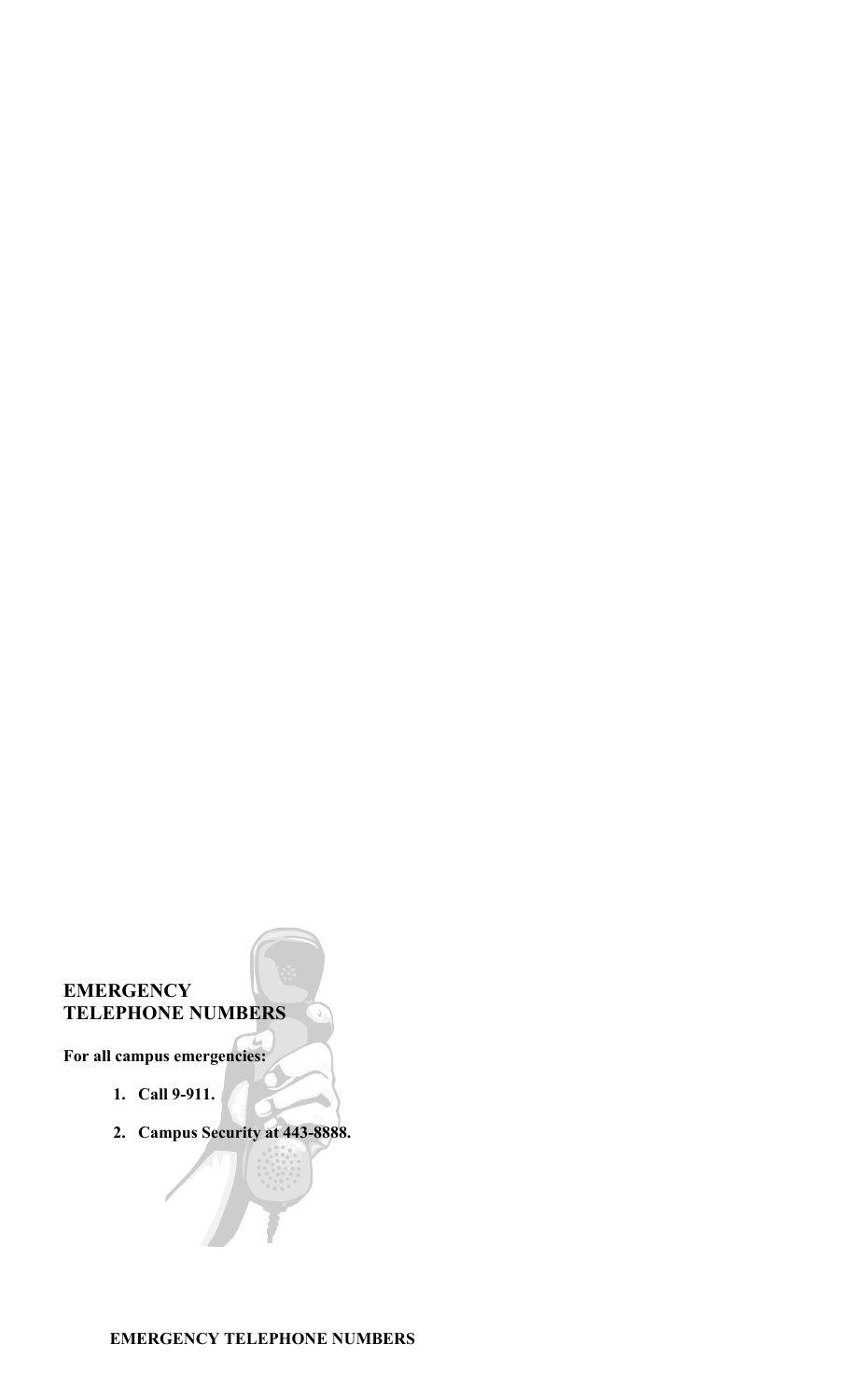# **WORKPLACE VIOLENCE**

Workplace violence may take many forms and may include use of deadly weapons. Advance warning of the violence is unlikely. **Call 9-911** in the event of any incident of workplace violence. Call DACC security **443-8888** in the event that you become aware of anything you suspect may lead to an act of workplace violence.

┽

### **Active Shooter or Gunfire/Weapons Observed**

- 1. **RUN–** Evacuate the building. Call 911 when it is safe to do so.
- 2. **HIDE** If you are unable to evacuate, remain calm. Seek refuge in an area with a locked door, or block the door. Turn off the lights and stay hidden. Silence your cell phone. If it is safe to do, call 911.
- 3. **FIGHT** As a last resort, and only when your life is in imminent danger, attempt to incapacitate the active shooter. Act with physical aggression and throw items at the active shooter.

#### **Explosion/Bomb**

- 1. Immediately evacuate the building using established evacuation routes. Account for all building or room occupants. Do not disturb, move, or touch any suspicious boxes or packages.
- 2. If possible, call 9-911. Provide as much information as possible. If it is safe to do so, stay on the line with dispatcher or leave the line open.

### **Hostage Situation**

- 1. Immediately evacuate the building if this action does not put you in greater danger. Carefully avoid the attention of those taking hostages.
- 2. Take no action to intervene. REMEMBER, NEVER PUT YOURSELF IN HARM'S WAY and always try to assist others..
- 3. If possible, call 9-911. Provide as much information as possible. If it is safe to do so, stay on the line with dispatcher or leave the line open.

#### **Physical Violence**

- 1. Once 911 and DACC security have been called, direct all bystanders away from the area to secure their safety.
- 2. Take no action to intervene. REMEMBER, NEVER PUT YOUR-SELF IN HARM'S WAY and always try to assist others.
- 3. Complete an incident report providing as much information as possible. Document all names and phone numbers of witnesses.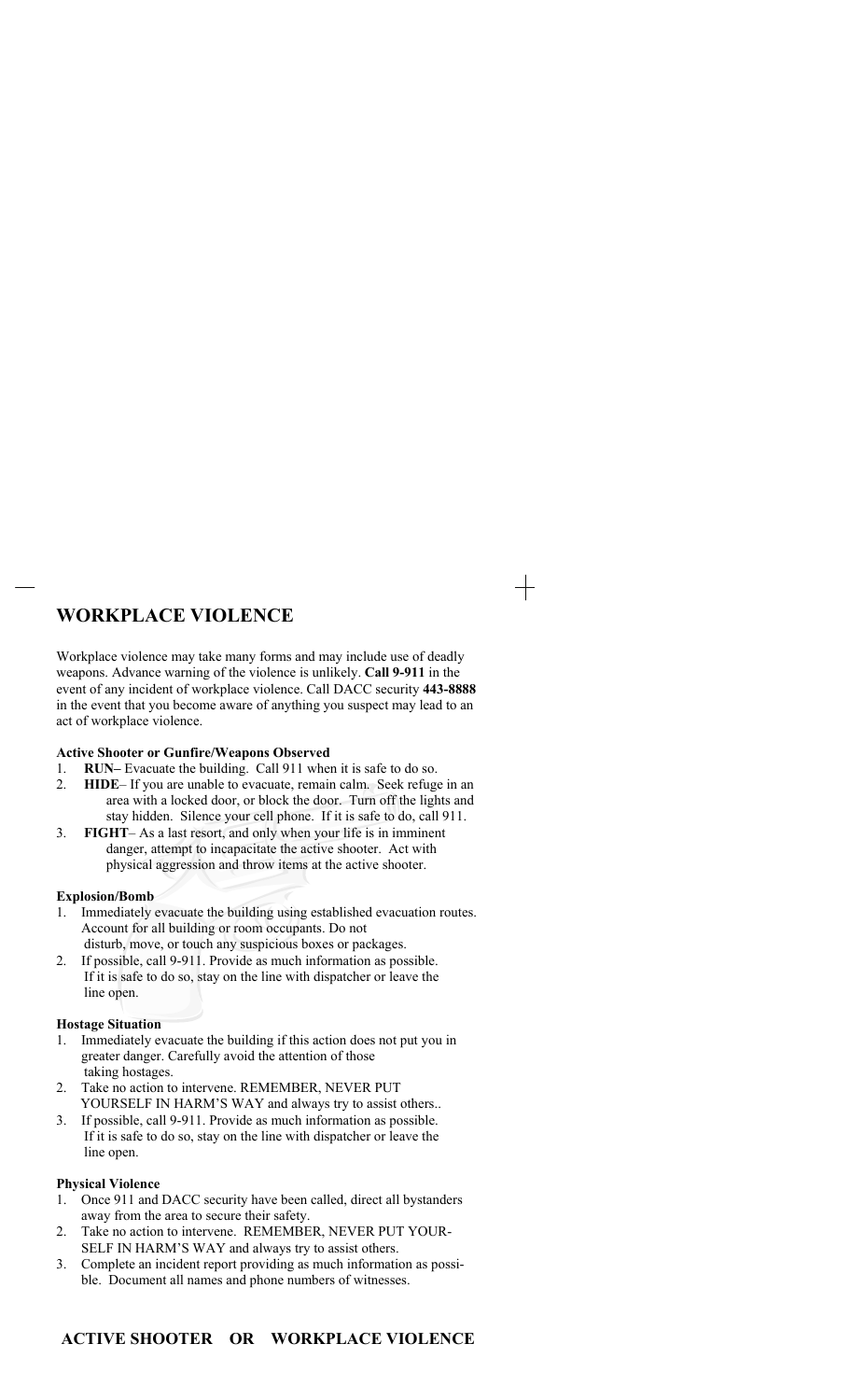### **INJURY AND ILLNESS PROCEDURES**

#### **SERIOUS INJURY**

If an incident involves serious injury, serious illness, or a perceived psychological emergency, the following procedure is recommended:

- 1. Call 9-911. Make the individual as comfortable as possible. Apply first aid as necessary, if qualified.
- 2. Call Campus Security at 443-8888. If possible, provide the Security Guard with the following information:
	- a. Location of incident
	- b. Name of person
	- c. Name, location and phone number of person(s) to be notified
	- d. Description of injury or illness
- 3. After the ambulance has transported the person from the scene, complete the Incident Report form (available from Human Resources) and submit it to the Human Resources Director.
- 4. An Incident Report must be completed by the involved parties and given to the Human Resources Director within 24 hours.

Medical personnel are best equipped to treat a seriously injured or ill individual. You are encouraged to request an ambulance to treat and transport someone who is seriously injured or ill.

### **MINOR INJURY**

If an accident is clearly a minor injury or illness, call Security 443- 8888. An Incident Report must be completed by the involved parties and given to Human Resources within 24 hours.

### **INJURY EMERGENCY**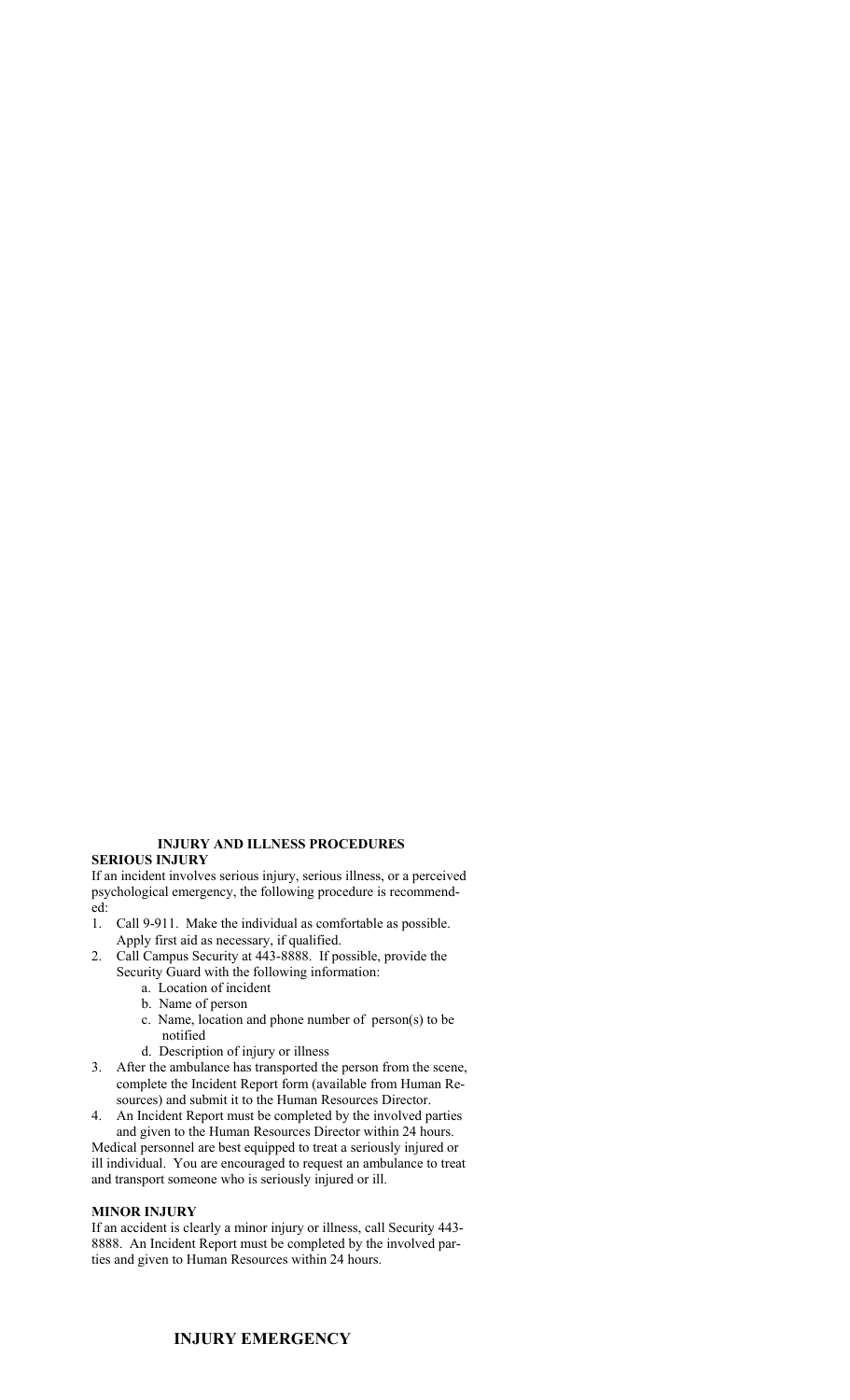# **EVACUATING PEOPLE WITH DISABILITES**

#### **People with Visual Impairments**

A person with a visual impairment may not be familiar with their immediate area. If assistance is needed, offer an elbow to escort the visually impaired person. As you walk, tell the person where you are and advise them of obstacles. When you have reached safety, tell the person where he/she is and ask if you can offer any further assistance.

#### **People with Hearing Impairments**

Some of our buildings are not equipped with flashing light alarms; therefore, persons with impaired hearing may not be aware of an emergency situation. Two alternative warning methods are:

- 1. Writing a note describing the emergency and directing the person to an evacuation route.
- 2. Flashing a light on and off to gain attention and then either signaling or writing the nature of the emergency and what to do.

#### **People with Mobility Restriction**

A person whose mobility is limited includes those who require walkers, crutches, or canes to assist in movement. Help people with limited mobility by providing them guidance to an evacuation route, waiting until a clear passage is established, and then helping them down or up the stairs, if necessary, to the designated safe area as determined by the nature of the emergency.

#### **Non-Ambulatory Persons**

Most non-ambulatory persons will be able to exit safely from the ground floor.

On floors other than the ground floor, have the person move to a stairwell and await assistance if there is no immediate dangers within the vicinity of the stairs. Immediately notify emergency personnel as to the location of the individual.

If immediate evacuation becomes absolutely necessary, consult the person to his/her preference with regard to;

- ways of being removed from the wheelchair,
- number of people necessary for assistance,
- whether to bend or extend extremities when lifting (because of pain, catheter, spasticity, etc.)
- preference for being carried backward or forward down stairs,
- and aftercare if removed from wheelchair.

NOTE: In the case of fire or other emergency situations that might affect electricity, DO NOT USE ELEVATORS for evacuation.

### **EVACUATING PEOPLE WITH DISABILITES**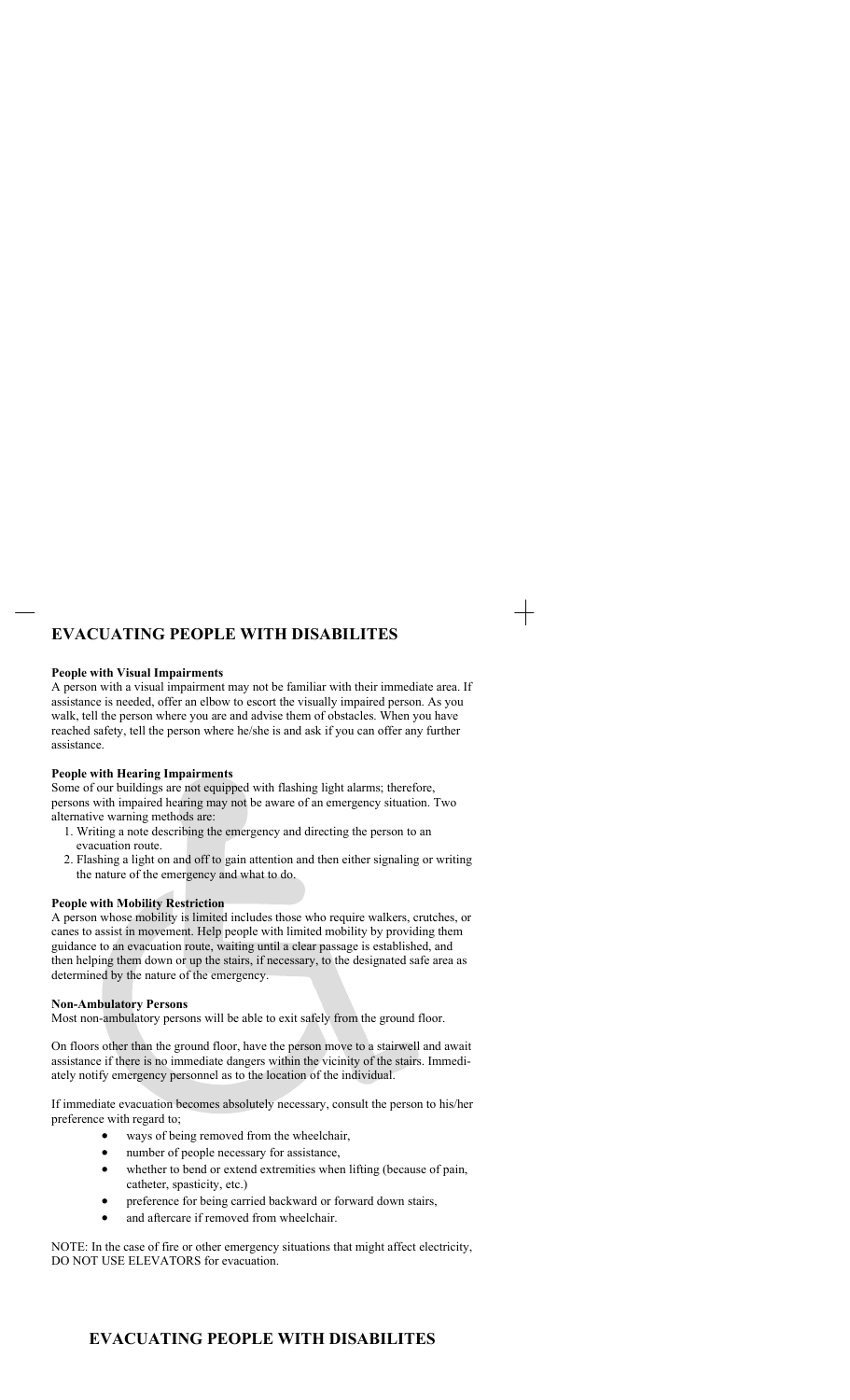# **TORNADO/SEVERE WEATHER**

- 1. Tornado warning: A tornado has been sighted in the area.
- 2. Danville Area Community College will be notified through the emergency notification system in the case of a severe weather warning. In that case, remain calm and lead students and employees to designated safe zones in your building. Stay indoors, away from windows and large unsupported ceilings. Account for everyone in your work area.
- 3. If outside, take shelter inside the nearest building.
- 4. The emergency notification system will issue the all clear announcement.
- 5. Call 9-911 to report any injuries, fires, or suspected gas leaks.
- 6. Contact Director of Administrative Services at 443-8831 to report any damage to buildings or property.

Remember to never put yourself in harm's way.

## **TORNADO/SEVERE WEATHER**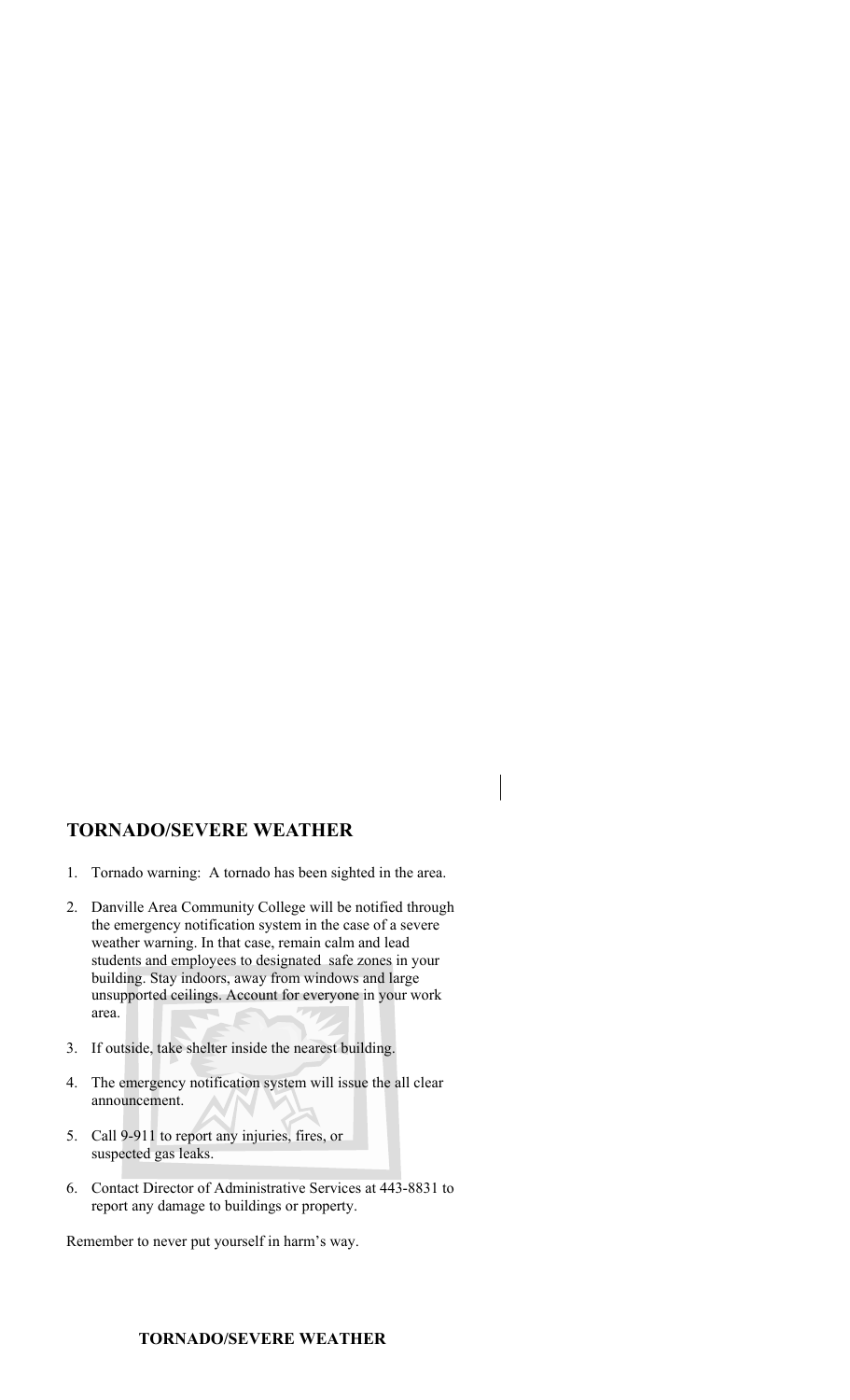# **THREATS—BOMBS OR BIOLOGICAL**

Bomb Threat

- 1. Do not use a cellular phone or radio communication device in immediate area.
- 2. Dial 9-911 from a land phone. Provide them with as much information as possible regarding the bomb threat. Call DACC security 443-8888.
- 3. The Emergency Operations Plan provides procedures in the event of a bomb threat.
- 4. Immediately examine your area for any unusual or unfamiliar items. DO NOT handle, move, or touch suspicious items, but report them to police.
- 5. Move to safe location and wait for the police. The police or administration will make a determination as whether an evacuation is warranted based on the assessment of the threat level.

Biological Threat

- 1. Do not shake, open, or empty a suspicious package.
- 2. Cover the package with anything available.
- 3. Leave the room with all occupants, closing the door. Make a list of all people who were in the room and anyone who was in contact with the item.
- 4. Dial 9-911. Provide them with as much information as possible about the package. Immediately call DACC security.
- 5. Wash any exposed skin areas with soap and water. Remove any contaminated clothing and seal it in a plastic bag.

### **THREATS—BOMB OR BIOLOGICAL**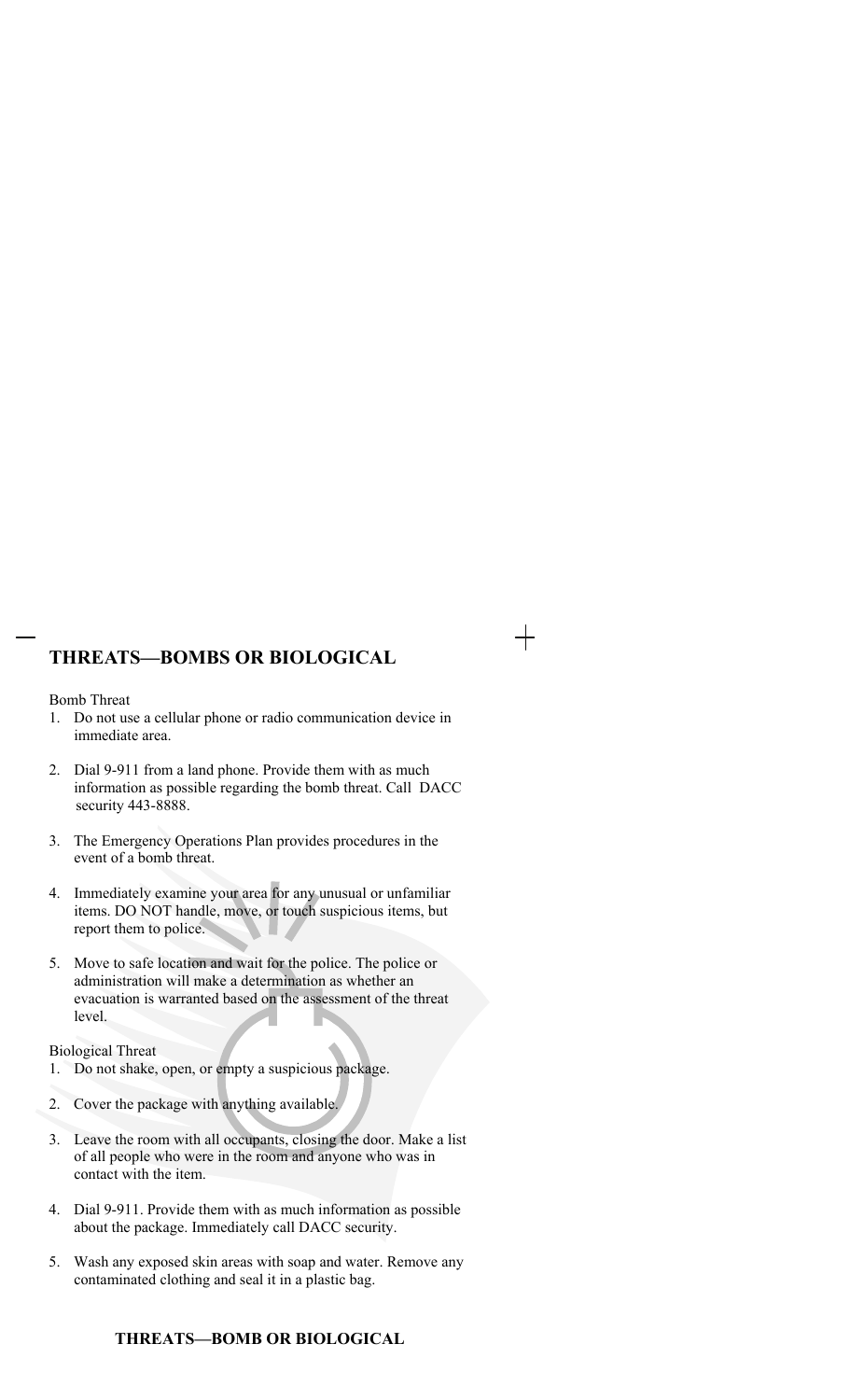# **HAZARDOUS MATERIAL SPILLS—EXPOSURE**

- 1. Preplanning is essential when working with chemicals and other hazardous materials. Know what substances are in your work area and the dangers they present.
- 2. If release is life threatening, call 9-911.
- 3. To report all other incidents, call DACC security 443-8888. The DACC Security will contact the Director of Administrative Services. Be prepared to explain:  $\sqrt{2}$ 
	- Location and type of spill
	- Injuries
	- Approximate amount of material involved
	- Any identifiable reaction
	- Who was in contact with spilled substance
- 4. Equipment or processes containing hazardous materials should be halted and the area evacuated. Close doors to contain the situation until trained responders arrive or you have knowledge that opening doors and windows to ventilate area is appropriate. If a determination has been made to contain the area, contact maintenance to shut off the ventilation system.
- 5. Account for everyone in the room and compile a list of all individuals who might have been contaminated by the spill.
- 6. If direct contact is made with a spilled substance, immediately remove contaminated clothing. Flush any point of bodily contact with plenty of water for at least 15 minutes. Call 9-911.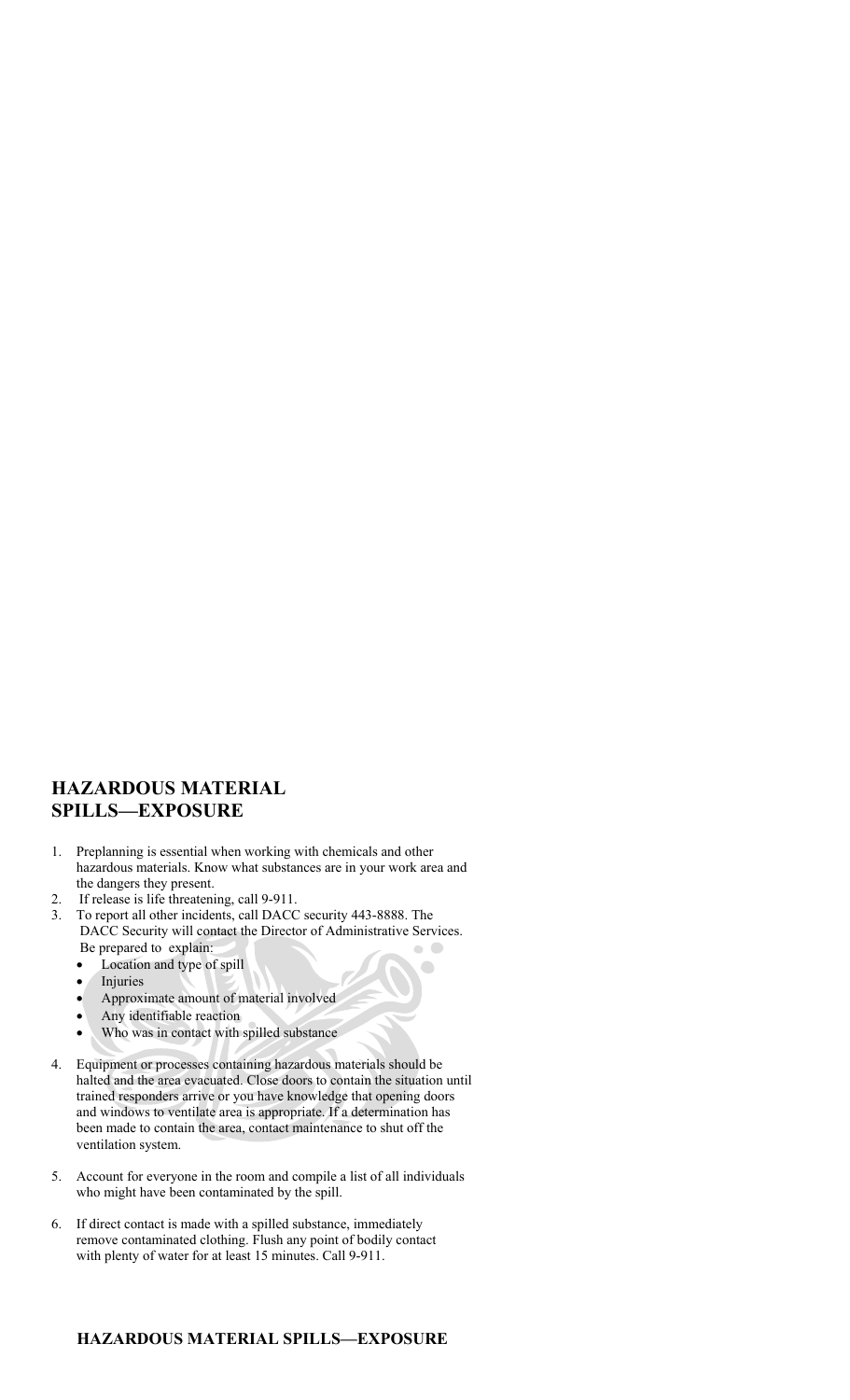# **FIRE**

1. Upon discovering a fire, smoke, or an explosions, stay calm and activate the nearest fire alarm.

┽

- 2. If a minor fire appears controllable, immediately call DACC security at 443-8888.
- 3. Do not attempt to fight the fire if it is beyond the immediate means at your disposal (local fire extinguishers). For all fires that do not appear controllable, immediately call 9-911. Be prepared to give information on location, size, and cause of the incident, as well as the nature of injuries.
- 4. Evacuate the building, closing all doors and windows, if possible, to confine the fire and reduce the oxygen supply to the fire. Follow posted evacuation routes and account for all occupants of the room. DO NOT USE ELEVATORS as electrical power might be cut off. If forced to travel through smoke, stay low and breathe shallowly using a shirt or jacket as a filter. If a door feels hot to the touch DO NOT OPEN IT.
- 5. If trapped in a room, retreat and close as many doors as possible between you and fire. Place cloth material around/under the door to stop smoke from coming in. Signal from windows, but DO NOT break the glass unless absolutely necessary.
- 6. Provide assistance to mobility-impaired individuals. Notify emergency personnel of individuals needing special assistance.
- 7. Do not attempt to re-enter the building or leave the campus until accounted for and/or instructed to do so.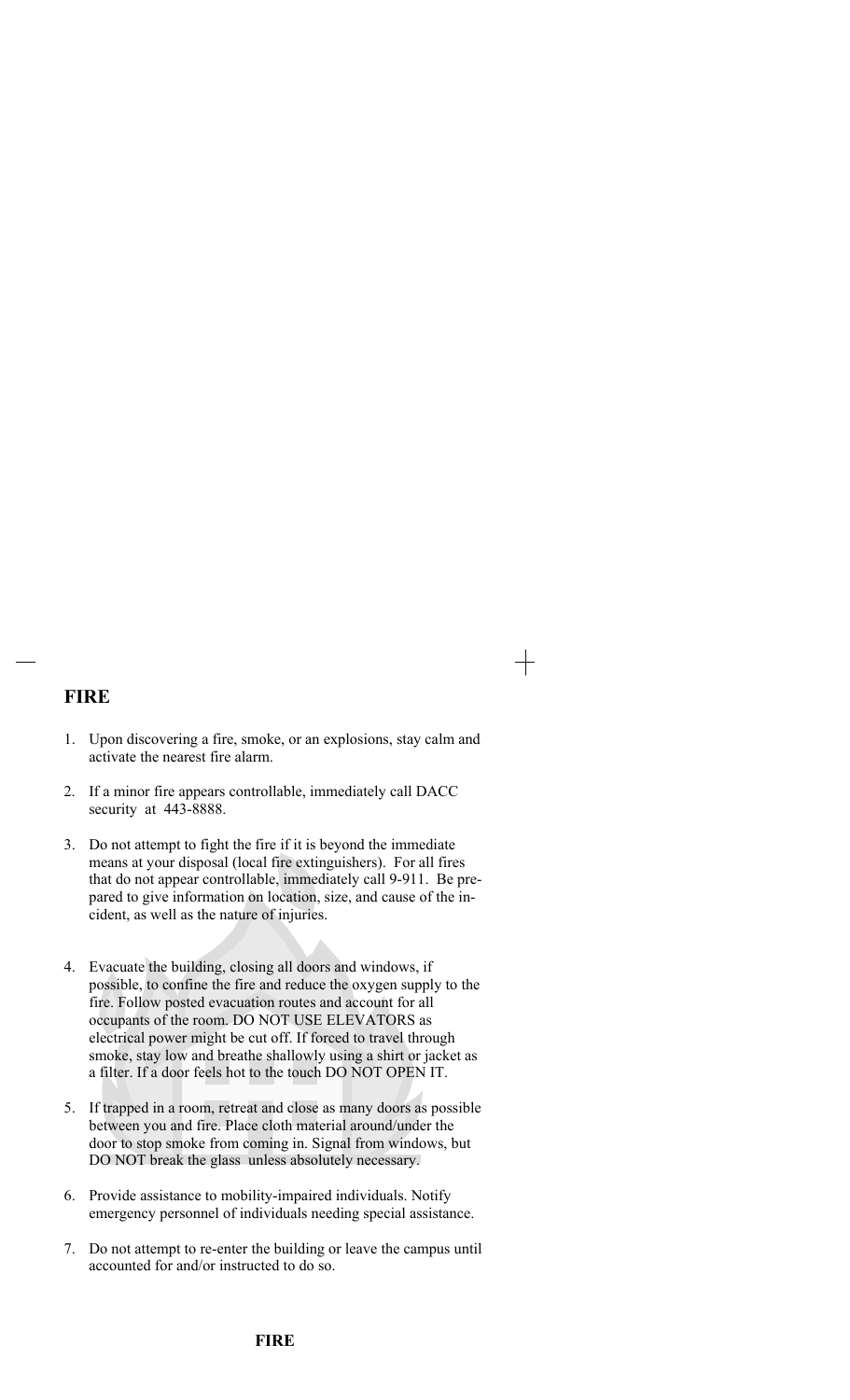# **CRISIS MANAGEMENT**

- 1. Become familiar with the areas you use. Know your evacuation route and where to take shelter in an emergency.
- 2. STAY CALM. Do not make the situation worse. Do not let people take foolish chances. Others will respond as you do. Set the example.  $\overline{\phantom{a}}$

 $\rightarrow$  1

- 3. Control the flow of information. Remember, only the President and his/her designee are authorized to make any statements to the news media concerning facts relating to an emergency. Keep duplicate copies of contact information for personnel in your work area readily a available.
- 4. If you find yourself in charge of an area, delegate duties. Clearly communicate your needs and trust others to do their part. This will aid others who need to feel useful.
- 5. Use plain language during a crisis. Everyone will be under stress. Keep things simple and straightforward.
- 6. Be aware of those around you. Aid those who you can without added risk. Follow instructions when they are relayed.
- 7. Talk to each other. Simply talking to each other and discussing what could happen and how to respond prepares us for crisis.
- 8. Remember personalities. Stress, fear, fatigue, and anger will be present. Be prepared to deal with human nature. Do not let it frustrate you.

# **CRISIS MANAGEMENT**